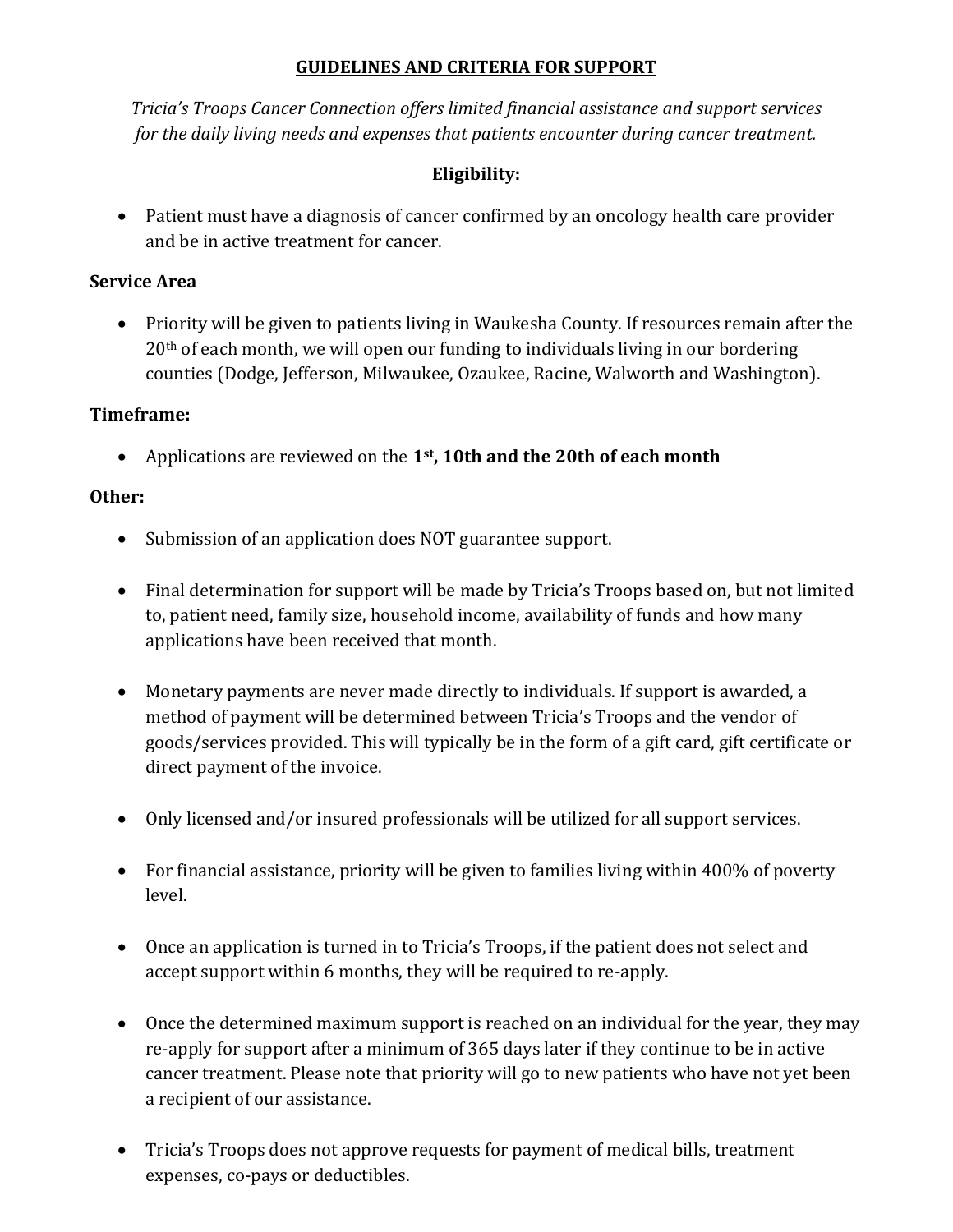# **AREAS OF SUPPORT**

### **FUEL/TRANSPORTATION**

Financial assistance may be provided to help with the costs of transportation. Based on the patient's needs and preferences, this may include fuel gift cards, Uber or Lyft gift cards, payment for cabs, bus pass/ride cards, or invoice payment for qualified transportation providers. Tricia's Troops may also help with the cost of essential auto repairs or auto insurance if the vehicle is necessary for transportation to treatment. If any invoices are to be paid, a copy of the bill must first be provided to Tricia's Troops. The level of support provided is determined based on patient's treatment frequency, the cost of the services requested, location of the home from the treatment facility and other details.

### **GROCERIES/MEALS**

If financial assistance is awarded for food, every effort will be made to provide a gift card for the grocery store or meal delivery business that is most convenient for the patient.

## **UTILITIES/BILLS**

If support is awarded to help with any utilities or other select monthly bills, the patient must first supply Tricia's Troops with a copy of the bill that is to be paid. Either a check will be written directly to the company by Tricia's Troops or a gift card will be provided to the patient to cover all or a portion of the expenses.

#### **RENT/MORTGAGE**

If support is awarded to help with rent/mortgage payments, the patient must provide Tricia's Troops with a copy of the current, signed lease showing names of tenant and landlord, rent amount and address for sending payment **OR** the current mortgage payment statement.

#### **PRODUCTS & SUPPLIES**

Financial assistance may be available for wigs/head coverings, garments/sleeves, supplements, mobility equipment, assistive devices, specialty skin care/cosmetics or comfort items needed in relation to treatment. Support will be offered in the following ways: gift certificate/gift card for the vendor, Tricia's Troops placing an order on behalf of the patient; or through the direct payment of an invoice. (If any invoices are to be paid, a copy of the bill must first be provided to Tricia's Troops).

#### **HOUSEWORK**

We want to help ease the burdens of daily living during cancer treatment and make your home a clean, orderly and comfortable place to heal. In partnership with liability-insured businesses, Tricia's Troops may provide financial assistance and coordination of services for light housekeeping, carpet cleaning, essential repairs and modifications (for health and safety), yard work, snow removal and more. Tricia's Troops will suggest service providers or the patient can make a request for a preferred provider, however, proof of liability insurance is required.